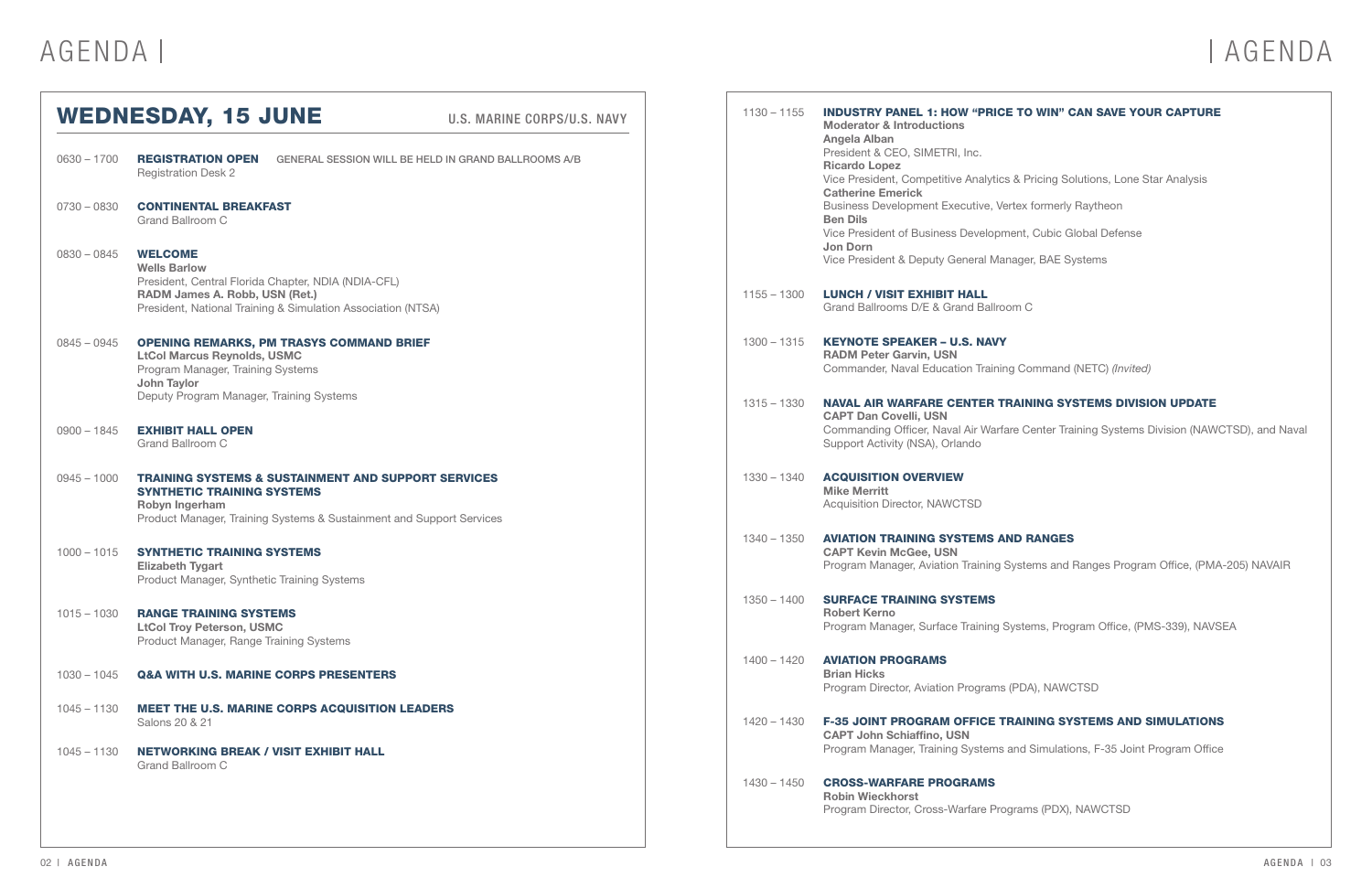| $1450 - 1510$                  | <b>SURFACE AND UNDERSEA PROGRAMS</b><br><b>Paul Honold</b>                                                                                                                                                                                                     |               | <b>THURSDAY, 16 JUNE</b>                                                                                                            |  |
|--------------------------------|----------------------------------------------------------------------------------------------------------------------------------------------------------------------------------------------------------------------------------------------------------------|---------------|-------------------------------------------------------------------------------------------------------------------------------------|--|
| $1510 - 1530$                  | Program Director, Surface and Undersea Programs (PDS&U), NAWCTSD<br><b>INTERNATIONAL PROGRAMS</b>                                                                                                                                                              | $0730 - 1600$ | <b>REGISTRATION OPEN</b><br><b>GENERALS</b><br><b>Registration Desk 2</b>                                                           |  |
|                                | Aida G. Lopez<br>Program Director, International Programs (PDI), NAWCTSD                                                                                                                                                                                       | $0730 - 0830$ | <b>CONTINENTAL BREAKFAST</b><br>Grand Ballroom C                                                                                    |  |
| $1530 - 1540$                  | <b>RESEARCH AND TECHNOLOGY PROGRAMS</b><br><b>Bill Zeller</b><br>Program Director, Research and Technology Programs (PDR&T), NAWCTSD                                                                                                                           | $0830 - 0840$ | <b>WELCOME</b><br><b>Tara Kilcullen</b><br><b>Executive Vice President, NDIA-CFL</b>                                                |  |
| $1540 - 1550$                  | <b>READY RELEVANT LEARNING, TRAINING SYSTEMS</b><br><b>LCDR Devin Corrigan, USN</b><br>Integrated Product Team Lead, Ready Relevant Learning (RRL IPTL)                                                                                                        |               | RADM James A. Robb, USN (Ret.)<br>President, NTSA                                                                                   |  |
| $1550 - 1610$                  | <b>NETWORKING BREAK / VISIT EXHIBIT HALL</b><br><b>Grand Ballroom C</b>                                                                                                                                                                                        | $0840 - 0855$ | <b>OPENING REMARKS PEO STRI</b><br>Karen D.H. Saunders, SES<br>Program Executive Officer, U.S. Army I<br>Instrumentation (PEO STRI) |  |
| $1610 - 1640$<br>$1640 - 1705$ | <b>Q&amp;A WITH U.S. NAVY PRESENTERS</b><br><b>INDUSTRY PANEL 2: NAVIGATING THE UNCERTAINTIES OF BEST VALUE SERVICES</b>                                                                                                                                       | $0855 - 0915$ | <b>PM SOLDIER TRAINING</b><br><b>COL Cory Berg, USA</b><br>Project Manager, Soldier Training                                        |  |
|                                | <b>OPPORTUNITIES TO DIFFERENTIATE YOUR OFFERING</b><br><b>Moderator &amp; Introductions</b><br><b>Angela Alban</b><br>President & CEO, SIMETRI, Inc.<br><b>Brian Serra</b><br>VP, Acquisition Initiatives & Engagement, Cole Engineering Services, Inc. (CESI) | $0915 - 0930$ | <b>PM SYNTHETIC ENVIRONMENT</b><br><b>COL Nickolas Kioutas, USA</b><br>Project Lead, Synthetic Environment                          |  |
|                                | <b>Lee Amuso</b><br>Vice President, Enterprise Growth, Mag Aerospace<br><b>Ashley Dominiquez</b>                                                                                                                                                               | $0930 - 1630$ | <b>EXHIBIT HALL OPEN</b><br>Grand Ballroom C                                                                                        |  |
|                                | Vice President, Valient Integrated Services<br><b>Rod Duke</b><br>Co-CEO/President, Qualis                                                                                                                                                                     | $0930 - 0940$ | PL TADSS SUPPORT OPERATIONS<br><b>Bob Wolfinger</b><br>Project Lead, TADSS Support Operatio                                         |  |
| $1645 - 1715$                  | <b>MEET THE U.S. NAVY ACQUISITION LEADERS</b><br>Salons 20 & 21                                                                                                                                                                                                | $0940 - 1000$ | PM CYBER, TEST AND TRAINING<br><b>COL Corey Hemingway, USA</b><br>Project Manager, Cyber, Test and Train                            |  |
| $1705 - 1715$                  | <b>DAY ONE CLOSING REMARKS</b><br><b>Tara Kilkullen</b><br><b>Executive Vice President, NDIA-CFL</b>                                                                                                                                                           | $1000 - 1020$ | <b>INTERNATIONAL PROGRAMS</b><br><b>Dale Whitaker</b>                                                                               |  |
| $1715 - 1845$                  | <b>RECEPTION</b><br><b>Grand Ballroom C</b>                                                                                                                                                                                                                    |               | Project Lead, International Programs                                                                                                |  |
|                                |                                                                                                                                                                                                                                                                |               |                                                                                                                                     |  |

# AGENDA | AGENDA | AGENDA

### U.S. ARMY/AFAMS/MST PMO/ADL/JAIC

### AL SESSION WILL BE HELD IN GRAND BALLROOMS A/B

my Program Executive Office Simulation, Training and

ations

raining